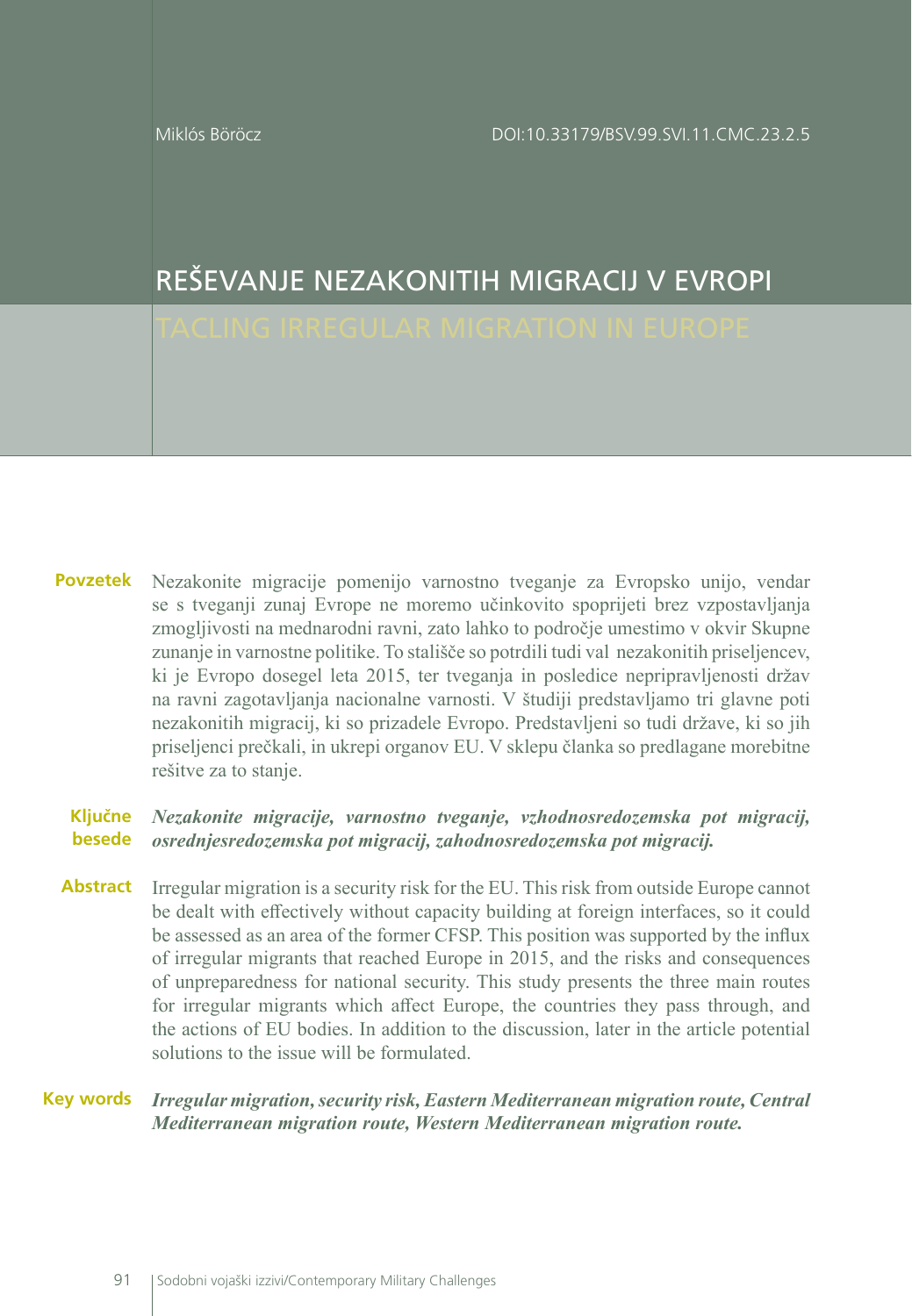The Global Trends 2019 Forced Displacement report of the UN Refugee Agency (UNHCR) – published the day before World Refugee Day – estimated the number of forcibly displaced individuals to have reached 79.5 million worldwide in 2019 (70.8 million in 2018). This was the most drastic increase in the history of the organization, with 45.7 million (41 million in 2018) of the 79.5 million migrants settling within their own country's borders, and 4.2 million (3.5 million in 2018) asylum seekers currently living globally (UNHCR Global Trends, 2018, 2019). **Introduction**

> In 2015 an unprecedented influx of migrants hit Europe, with an arrival of 1,822,180 individuals. The EU Member States were completely unprepared for the huge number of migrants who were able to travel uncontrollably to the countries of their choice, mostly in the areas of Northern and Western Europe (Idemudia and Boehnke, 2020).

> Given that a significant improvement in the long-standing political instability of the North African region is not foreseeable in the near future, Europe remains the most attractive destination for migrants. The political uncertainty of the region continues to have a negative impact on public security, including border control. In the long term this security risk will be a major burden for both the EU institutions and the Member States (Schapendonk, 2015). In this article, we would like to explain the problem in more detail by presenting the three main routes of irregular migration affecting Europe.

> We have analyzed and compared articles on the EU, the Common Security and Defence Policy (CSDP) and irregular migration, with an emphasis on the main migrant routes, and brought together different approaches, views, and findings on the issue to ascertain how the EU can deal with irregular migrants. The article's main goal is to provide insight into how the EU institutions and the Member States can effectively tackle this phenomenon.

# **1 EASTERN MEDITERRANEAN/WESTERN BALKANS MIGRATION ROUTE**

In 2015, huge crowds travelled from one Member State to another on foot along motorways and by public transport, all without registration. Migrants committed a number of common crimes against the population, breaking into houses, sneaking into courtyards, and stealing clothing and food. However, a significant number of crimes remained latent, given that migrants' violations against each other were not well reported to the authorities. Hungary reacted quickly and realized that the only effective way to tackle this new social phenomenon was to create a technical barrier at the external Schengen borders. At the same time, it introduced<sup>1</sup> and amended legislation,<sup>2</sup> as a result of which the Armed Forces were also able to participate in guarding the border.

*<sup>1</sup> E.g. Act CXL of 2015 on the Amendment of Certain Acts Relating to the Management of Mass Immigration law.* 

*<sup>2</sup> E.g. the Constitution of Hungary.*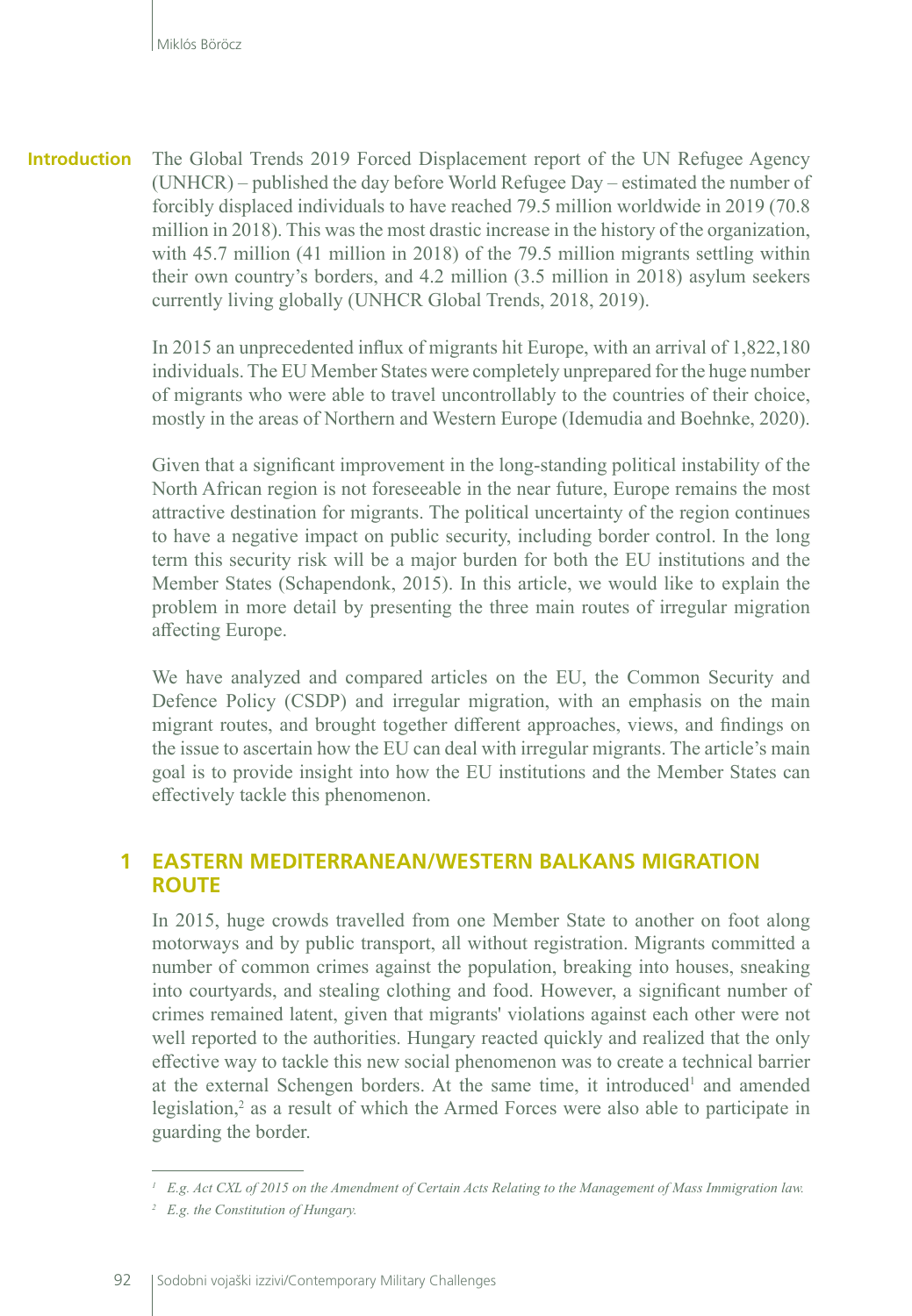Thanks to a legal institution commonly referred to as a "legal barrier", people who entered illegally could be escorted back to the transit zones, initially to eight kilometres from the border, and then to the entire territory of Hungary. Although late in enacting this, Hungary was followed by several other Member States, adopting certain measures that led to the narrowing of the Western Balkans migration route. This also brought a significant change in terms of migratory pressures on Europe, with the number of migrants falling to 511,050 by 2016, 204,720 in 2017, and 150,100 in 2018. In 2019 and 2020 this pressure further decreased.

At the same time, and in spite of the measures introduced, criminal organizations emerged, whose main profile has become human trafficking (Besenyő, 2016). This activity has become much more rewarding, as they can serve a huge section of it, asking migrants for amounts between €1000-5000 per person per route. If the pass is not successful, they promise that they will retry at a later time. Those who run out of financial resources sell various activities, smuggle drugs or weapons, or become prostitutes, sometimes making one of their family members do so. In view of this, it can be said that irregular migration thus has a number of national security risks, which are a problem not at Member State level, but at the regional level (EU Commission, 2020).

Turkey's border protection activities and the asylum agreement of 18 March 2016, which allows the EU to return any migrants who have arrived illegally on a Greek island and not been granted refugee status to Turkey, have played an important role in reducing traffic on the route.<sup>3</sup> Compensating for Turkish readmission, the EU agreed to take in one Syrian refugee who arrived legally in Turkey for each illegal migrant returned. As a result of the emergency situation between the EU Member States and Turkey, on 15 March 2017 the Turkish Foreign Minister announced that Ankara would partially suspend the asylum agreement. Under this measure, Turkey would not readmit asylum seekers who had arrived and stayed illegally in the EU. If the situation deteriorated further, the head of the Turkish Foreign Ministry envisaged a unilateral denunciation of the entire convention. Of the EU Member States, Austria reacted most drastically to the move, which would have halted subsidies to Ankara and the country's EU accession talks. The Austrian political leadership additionally stated that circumstances made it necessary to strengthen the protection of the EU's external borders, especially in the Western Balkans. In response to the situation on the Turkish side, the Turkish Minister for EU Affairs called on EU leaders to provide financial assistance and an EU visa waiver. Tensions have eased since then, but the Turkish threat will persist for a long time to come, with the number of migrants in the country estimated at 6.1 million, according to IOM.4

The complete denunciation of the convention by the Turks will probably not take place, as this would also mean that the country would have played its only trump

*<sup>3</sup> By the end of July 2019 this had reached as low as 21,000 people.*

*<sup>4</sup> Migration Data Portal.*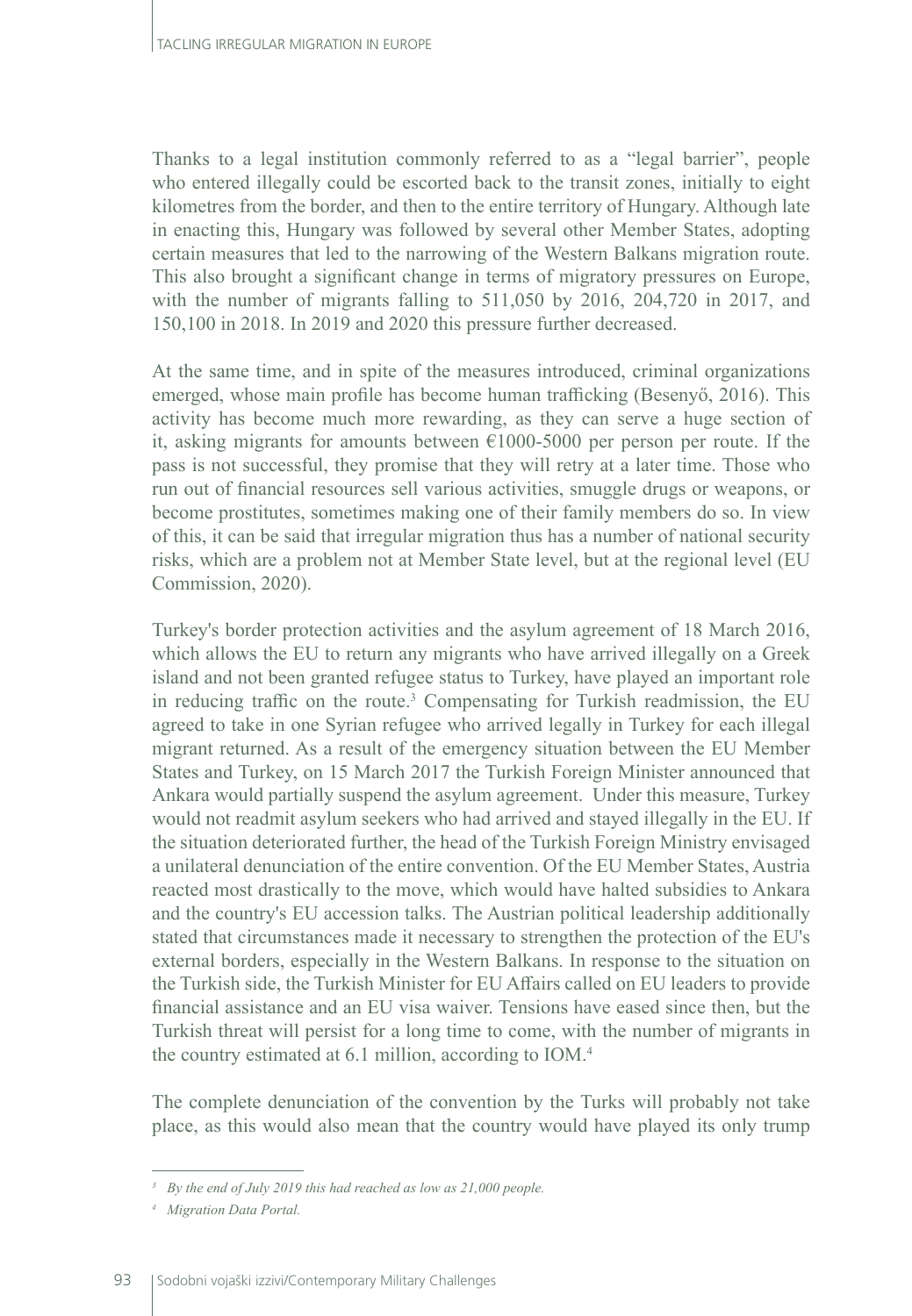card against the EU, so that it would no longer be able to impose conditions in order to obtain any concessions.

In 2019 the European Commission called for urgent intervention by Cyprus, as the level of migration had increased dramatically in the country over the previous two years. Unfortunately, this did not bring a lasting solution, so Cyprus still has the highest number of asylum applications per capita in the European Union, which is why Cypriots would like to see the relocation of about 5,000 migrants. To make the process easier, Nicosia reduced the time taken for applications from 75 days to 30 days (Asylum Information Database, 2020); however, Cyprus has also started to build a fence to cope more effectively with irregular migration (In-cyprus, *2021*).

Greece remains one of the most prominent conflict zones for migratory pressures on Europe. According to the UNHCR, in 2019 the number of migrants in the country was around 80,000, of which more than 70,000 were refugees on the islands.<sup>5</sup> In 2021 the number of migrants reduced to around 19,000 due to the Covid-19 pandemic. In Greece, those entitled to benefits receive a subsidy of  $\epsilon$ 90-550 per person or per family per month, resulting in an expenditure of around  $\epsilon$ 7 million. The European Union's Internal Security Fund has provided  $\epsilon$ 50 million in aid to Greece to set up a new recognition system to monitor those entering the Aegean region by sea 24 hours a day. It is planned to set up 35 monitoring and two mobile stations at Aegean military bases. The station will provide continuous and up-to-date information to Athens, Brussels and FRONTEX. With this development, further serious steps can be taken in the fight against irregular migration (Ekathimerini, 2019).

North Macedonia also began to install a technical border barrier in 2015, which it had to strengthen in 2016 as it was broken through by migrants in February that year. In 2019, the number of registered migrants was close to 8,000. The country's border protection is supported by more than 100 foreign<sup>6</sup> police officers and border guards. In 2019, contrary to the global trend, the number of irregular migrants apprehended on the southern border of the country tripled compared to 2018. As a result of the pandemic, in 2020 the number of arrested irregular migrants on the southern border of the country decreased significantly. The country is facing domestic political difficulties in 2021, exacerbated by migration challenges (Spasov, 2016).

Albania is also affected by the Balkan migration route, but to a much lesser extent than North Macedonia. It was an important step in the life of the EU when, on 22 May 2019, FRONTEX launched its first non-EU mission in Albania, deploying 50 border guards, 16 vehicles and a moving thermal camera. The main task of the new mission has been identified as combating cross-border crime near the coast of Greece. The statement was issued just days before the EU parliamentary elections,

*<sup>5</sup> Lesbos, Chios, Samos, Leros, Kos, and the islands without hotspots: Tilos, Rhodes, Agathonisi, Farmakonisi, Crete, Methoni.*

*<sup>6</sup> Hungarian, Polish, Croatian, Austrian, Czech, Serbian, Slovenian and Slovak.*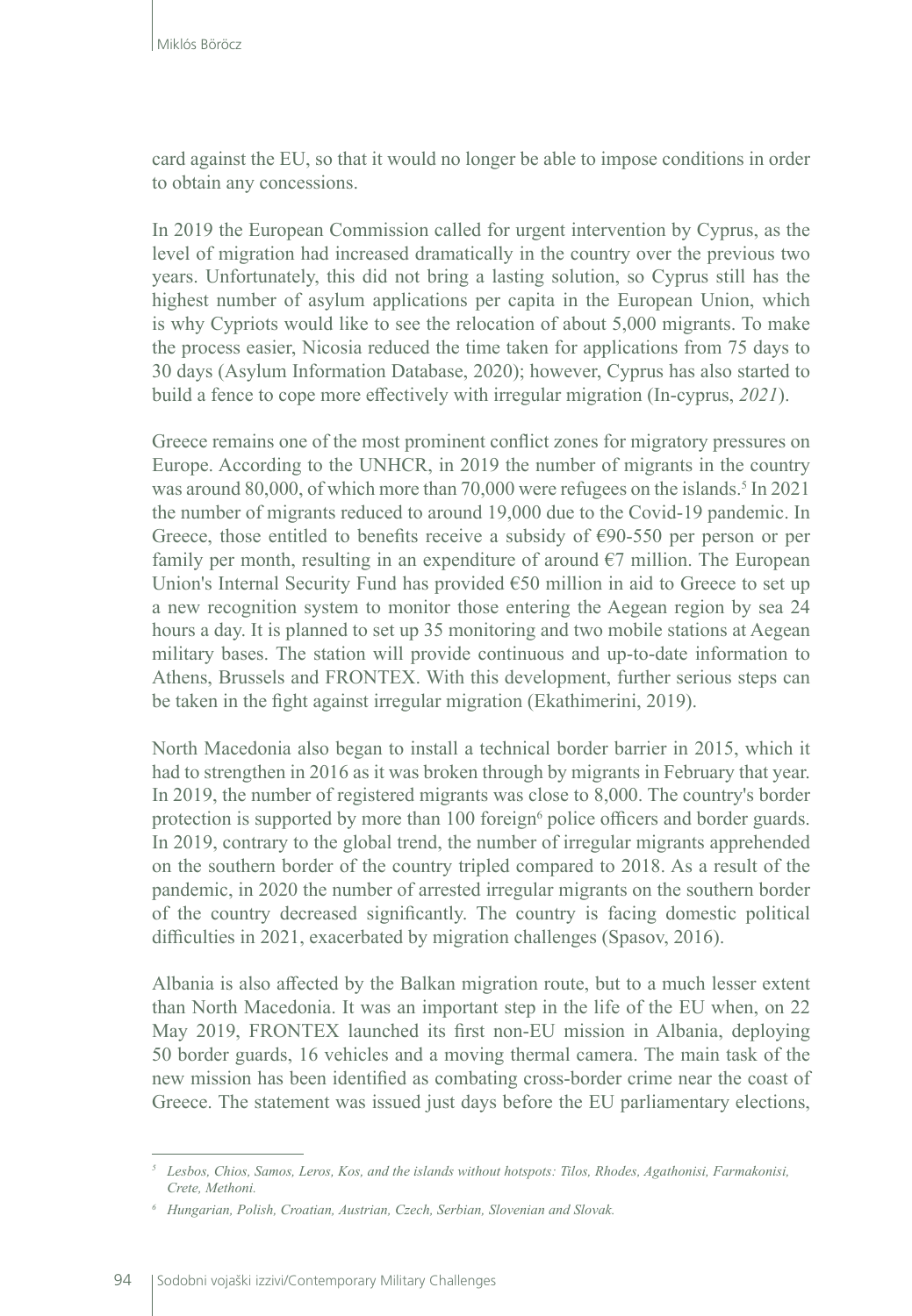leading to differing views and comments from political camps. However, Dimigris Avramopoulos, the Commissioner for Migration, described the new mission as a serious, historic step.

Bulgaria and Romania are less affected by the Balkan migration route, an important element of which is that, unlike the Serbian authorities, for example, the Bulgarian and Romanian authorities are cracking down on migrants and smugglers seeking to enter the country illegally. This strong, sometimes brutal, official attitude has proved effective, as evidenced by low headcount figures.

Most refugees continue to come to Serbia from North Macedonia, with no change in the routes through the country. In 2019 the number of migrants in Serbia was around  $6,100$ , of which about 500 were without shelter,<sup>7</sup> while the remainder were waiting in migrant camps for the opportunity to move on. In 2020 the number of migrants in the country dropped to around 2,000. The Serbian police still do not take action against refugees; they only intervene if they detect a crime. Illegal migration from Serbia to the EU via Croatia is partly controlled by Afghan migrants, and business conflicts between gangs have been settled by showdowns on several occasions (Délhír, 2019). The refugees are organized into small groups and then sent on in a coordinated way, mostly to the Bosnian border. In its statements, Belgrade proposes joint European action to tackle migration successfully, but in its actions, due to the idleness of the authorities, it shows the opposite, as it sees the country as a transit country for irregular migration, so no action is taken against human traffickers or migrants (Umek et al. 2019).

Kosovo continues to be less affected by migration, as it is neither economically attractive nor a member of the EU. Montenegro is already playing an increasingly important role in the Balkan route, but is also a transit country for migration (FRONTEX: Western Balkans, Quarterly, Q4, 2019).

Bosnia and Herzegovina is also heavily burdened by migration in the Balkans, which in 2020 numbered 11,300 migrants (in 2019 the number was 18,000). One of the main reasons for this is the lack of border control in most parts of the country bordering Serbia. The worst situation is in the canton of Una-San, where, due to the dramatically deteriorating security situation, emergency measures have been introduced to restrict the movement of migrants outside the reception centre. Most migrants are accommodated in Bihács and Velika Kladusa, and many have moved to Vucjak, close to the Croatian border. Given that the quality of services provided to migrants in this country is below average, and that the number of available places is also underestimated, the situation between different ethnic groups has become tense, which has already led to mass fights, e.g. at the Miral Reception Centre. At a meeting of the three-member Bosnian presidency on 11 June 2019, the involvement of the army in dealing with the migrant situation on the Serbian-Montenegrin border

*<sup>7</sup> For example, in the Savamala area of Belgrade, which is commonly called the "Afghan Park".*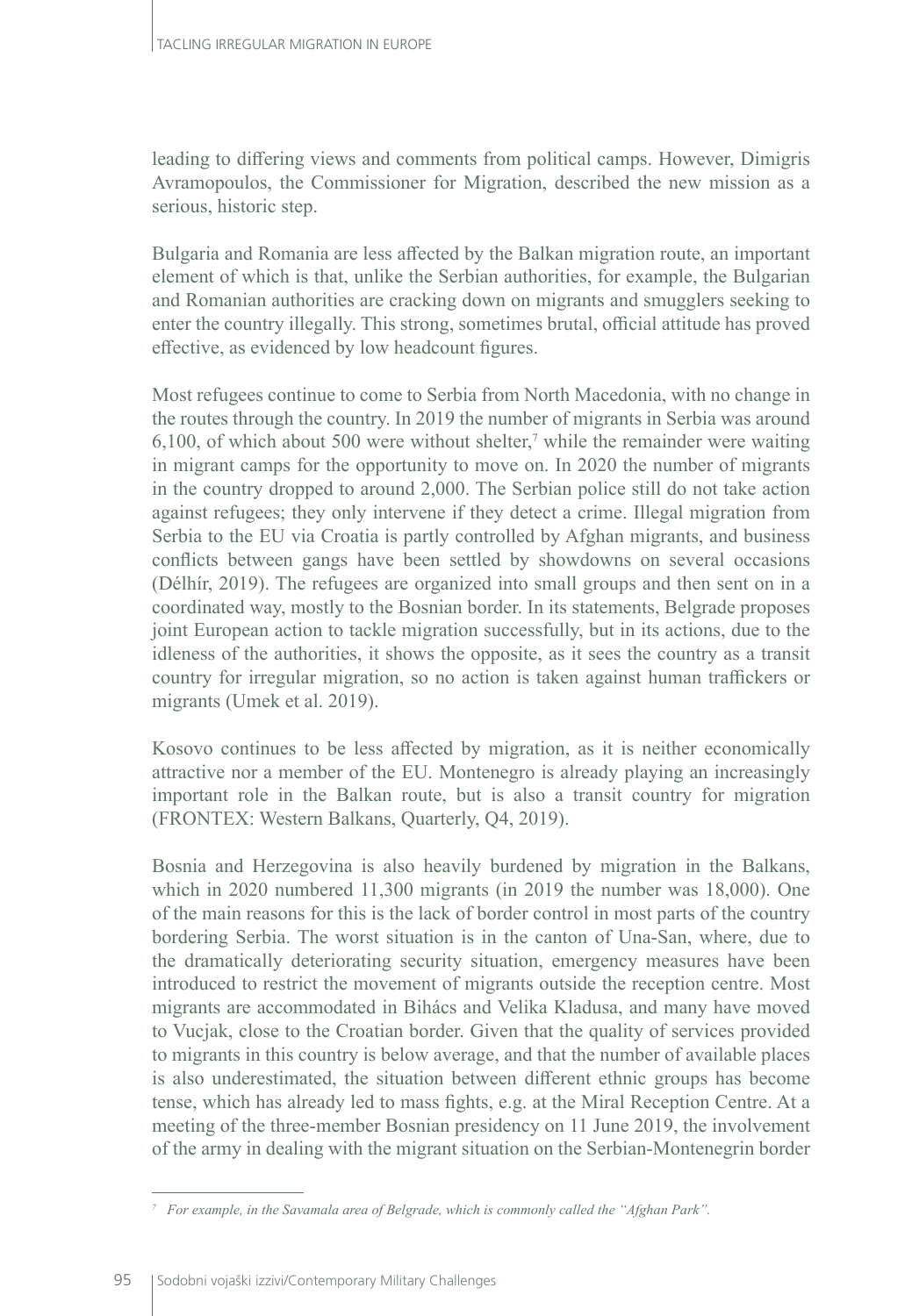was also raised, but the proposal was rejected by the Serbian member of the Bosnian presidency, Milorad Dodik. He also vetoed the possibility of FRONTEX members protecting the border section from Croatia in the future. At the same time, Dodik prevented the establishment of uniformly distributed reception centres for migrants across the whole of Bosnia and Herzegovina, which would have helped the more vulnerable regions. He explained his decision by saying that areas mostly inhabited by Serbs should not be turned into a buffer zone. Despite the above, one way to relieve the burden of Bihács and Velika Kladusa was to transfer migrants staying in private houses and other accommodation to a temporary tent camp in Vucjak near the Croatian border (N1 Srbija, 2019).

In response to the actions taken by Bosnia and Herzegovina, Croatia has begun the construction of a three-metre-high spiked metal fence at the Maljevac border crossing in north-western Bosnia near Velika Kladusa. There are plans to install a technical border lock at two more border crossings in the Gejkovac and Pasin Potok areas. According to statements, this can optimize the use of police forces, since in the event of a violent border crossing attempt, the fence may already be a sufficient deterrent until reinforcements arrive (N1, 2019). It is also a problem in Croatia that with the start of the tourist season, more police officers must be deployed to protect the places visited by guests, which can lead to a shortage of people and congestion in the summer. The actions of the Croatian authorities against migrants are described by international organizations as excessive, sometimes violent. The country has also finally, in 2021, introduced austerity measures in order to promote its accession to the Schengen area (Lučka and Čekrlija, 2020).

In Slovenia, it is also seen as desirable to strengthen border protection by continuing to build panel fences where the terrain so requires. In addition, the government increased the number of border guards in both the police and the army (Garb, 2018), and procured surveillance drones for technical developments (STA, 2020). For further reinforcement of the Slovenian-Croatian border section, camera surveillance systems have been installed. The fight against human traffickers has been stepped up, with Ilirska Bistrica being one of the border towns most affected by migratory pressure. In 2019, 130 human traffickers were arrested, mostly foreign nationals. According to the Slovenian Ministry of the Interior, the number of registered border violations increased by 47.1% in 2019 compared to 2018, i.e. 5,345 cases. The effects of the Covid-19 pandemic reduced the number in 2020. Going further, the country also tightened border controls on its common border with Italy, introducing mixed Italian-Slovenian patrols as planned (Brožič, 2020).

### **2 CENTRAL MEDITERRANEAN MIGRATION ROUTE**

By the end of October 2020, 25,900 people had arrived illegally across the sea from Libya, Tunisia, and Algeria to Italy, a decrease from 2019. Most cross this section of the very dangerous route with the help of human traffickers – mainly Ukrainian and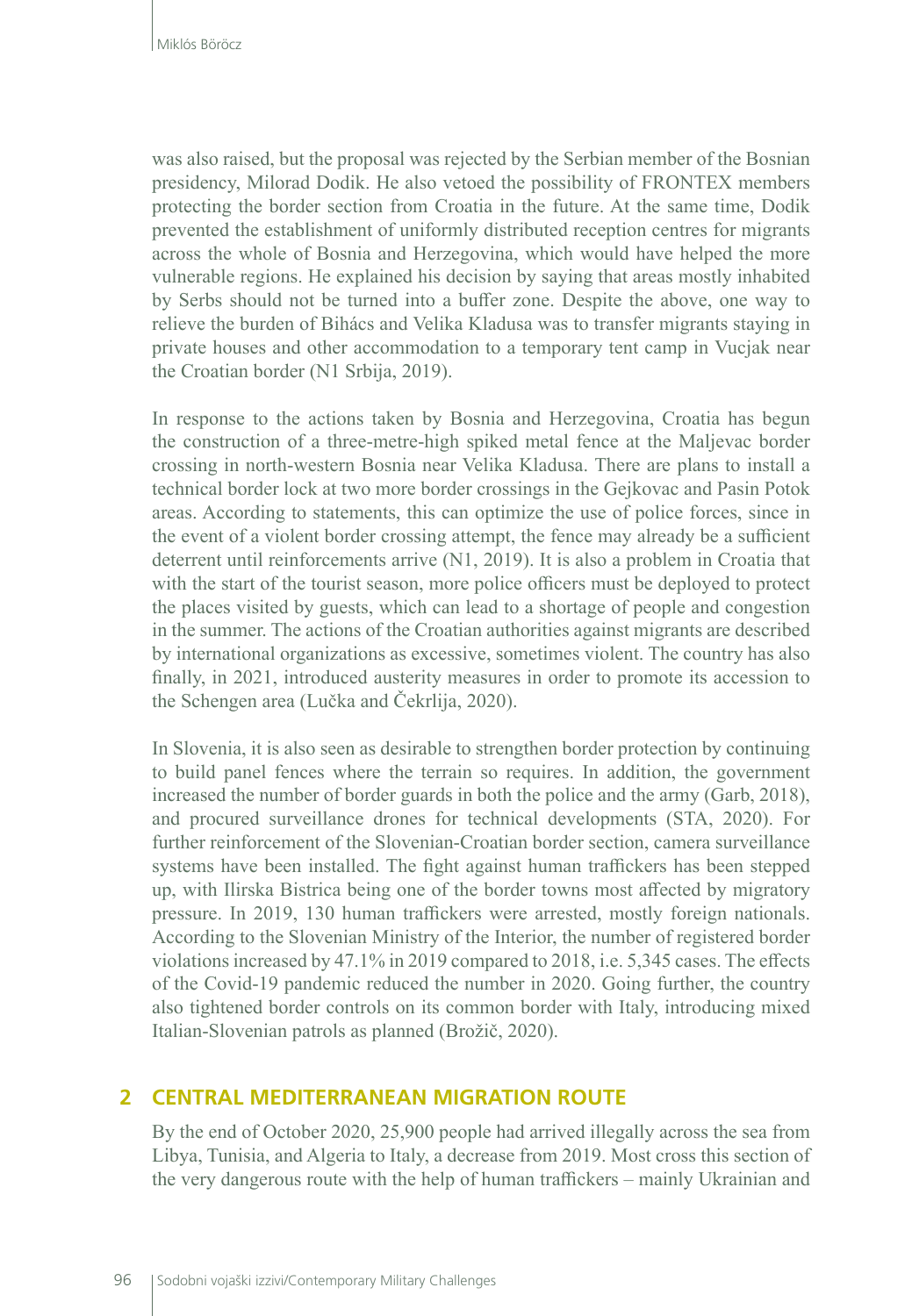Russian citizens – but a few hundred have reached the southern Italian coast directly, by their own methods. (Human Rights Watch, 2021, A).

Libya remains a major gathering point for migrants from Africa and other Arab countries to Europe. According to international organizations, the level of care provided to people in reception centres/internment camps operated by state bodies is far below average. In order to leave the inhumane conditions as soon as possible, migrants<sup>8</sup> need the help of human traffickers to get to Europe. The route is extremely dangerous, not only because of the high rates of drowning, but also because the refugees are at risk of being trafficked in the North African region (Cusumano, Villa, 2019). The picture is further nuanced by the fact that the events of the civil war in Libya do not spare migrant camps; in July 2019 a bomb attack hit a centre in the suburbs of Tripoli, Tajura, killing 53 people and injuring 130 more. The recurrent conflict, which brought war conditions back with General Halifa Haftar's LNA (Libyan National Army) spring offensive, has already claimed the lives of 1,093 people, with nearly 6,000 wounded. The Prime Minister of the UN-backed Government of Libya's National Consensus is trying to take control of the situation, but will find it difficult to do so without international help.

Due to the above, the number of migrants arriving in Tunisia from Libya increased. As a result, the Tunisian coast has also become a starting point for migration to Europe. According to UNHCR migrants were prevented from leaving for Europe (Infomigrants, 2019).

Italy has taken effective action in the past to reduce migratory pressure, including deepening its cooperation with the Libyan Coast Guard, and is preparing to hand 10 new ships over to North Africa. In addition, the powers of the Minister of the Interior have been extended to restrict or even prohibit certain ships from entering, crossing or staying in waters under national control in the context of maritime and land border controls, if there are risks to public security or national security. Under the mandate, fines could also be imposed on civilian ships transporting migrants to Italy. The UNHCR sharply criticized the security package, which, according to their statements, »undermines the international rules of maritime rescue by criminalizing the ability of ships carrying people in distress at sea to sail in Italian waters.« According to Médecins Sans Frontières (MSF), the restrictions introduced have led to an increase in deaths in the Mediterranean (Panebianco, 2019). On 5 August 2019, the upper house of the Italian parliament voted to further tighten migration laws, which made it possible to ban civilian ships arriving on the Italian coast with migrants on board. The package also increased the administrative fine from  $\epsilon$ 150,000 to  $\epsilon$ 1,000,000 and, as an alternative measure, made it possible to seize NGO vessels that transport migrants in the country's territorial waters despite a ban by the Italian authorities. If the captain of the ship did not comply with the prohibition of Italian official and

*<sup>8</sup> In 2020 their number, according to IOM, was 46,247.*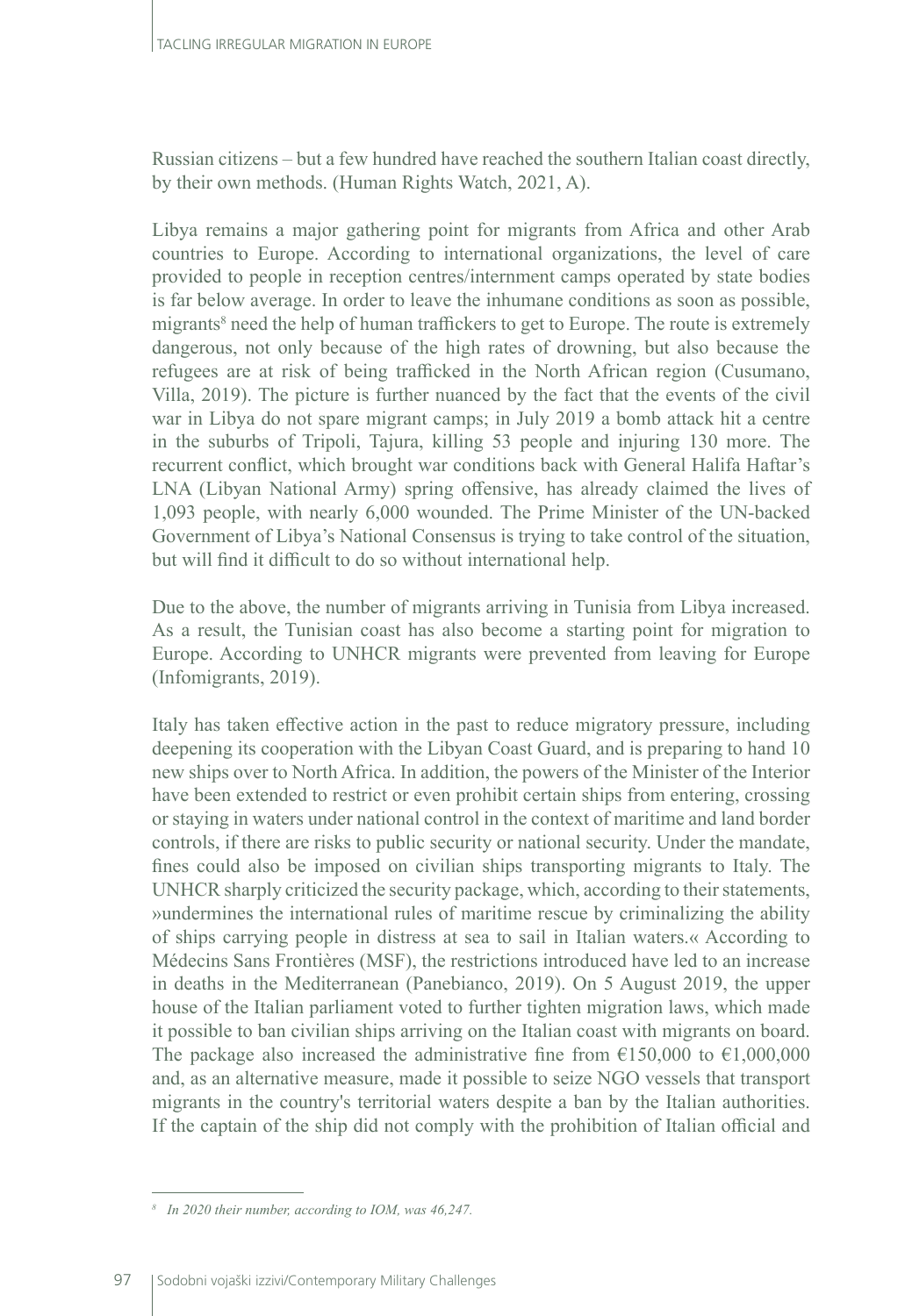military ships, he could be sentenced to 3-10 years in prison under the law.9 The law also allowed authorities to eavesdrop on NGOs to expose their contact with human traffickers (Reuters, 2019). Subsequently in Italy, due to domestic political changes, attitudes towards irregular migration were reshaped, with the result that in 2019, under pressure from the European Union, the Ministry of the Interior opened the ports of Messina and Pozzallo in Sicily to Ocean Viking and Alan Kurdi German NGO ships.

Malta is also concerned about the influx of irregular migrants, which showed an large increase in 2019 (3,406) compared to 2018 (1,445). In 2020 the number – due to the Covid-19 pandemic – moderated to 2,281. The Italian restrictions were also in the background of the increase. Recognizing this, Valletta, unlike before, no longer allowed the civilian lifeboat Ocean Viking to refuel in the island nation (Aljazeera, 2019). This move also showed that the country is likely to take stronger action against migration in the future (Mainwaring, DeBono, 2021.

# **3 WESTERN MEDITERRANEAN MIGRATION ROUTE**

By October 2020, 20,500 migrants had arrived in the administrative territory of Spain on the Western Mediterranean migration route. The refugees come primarily from Morocco, Mali, Papua New Guinea, the Republic of Côte d'Ivoire, and Senegal. Nearly 1,400 people were registered on the land border between Ceuta and Melilla, and other refugees were registered on the peninsula (Human Rights Watch, 2021, B).

Spain signed a maritime rescue cooperation agreement with Morocco in February 2019, under which both countries' rescue boats will escort illegal immigrants apprehended at sea to a port in the nearest country (European Views, 2019). On 19 July 2019, the Spanish government approved a grant of €30 million for Morocco, which it could use to curb irregular migration. This complements the  $E26$  million package in which Madrid provided Rabat with 750 vehicles, drones, cameras, radar and other technical equipment (Martín, 2019 B).

In addition, the European Union provided  $E140$  million in aid to Morocco to make border control more effective. This has also paid off compared to 2018, as the number of migrants entering Spain illegally fell by 39%. Thanks to the subsidies, the authorities in the North African country are carrying out more and more raids and deportations, while the Royal Moroccan Navy is also involved in the return of migrants wishing to enter Europe by ship. The two countries have reactivated their agreement to repatriate as soon as possible the citizens of a third country that entered the two exclaves, Ceuta and Mellila, illegally by climbing the fence (European Commission, 2018).

*<sup>9</sup> This measure was included in the package after the Italian authorities lifted the coercive measure against the captain of the civilian ship Sea-Watch 3 in early August 2019.*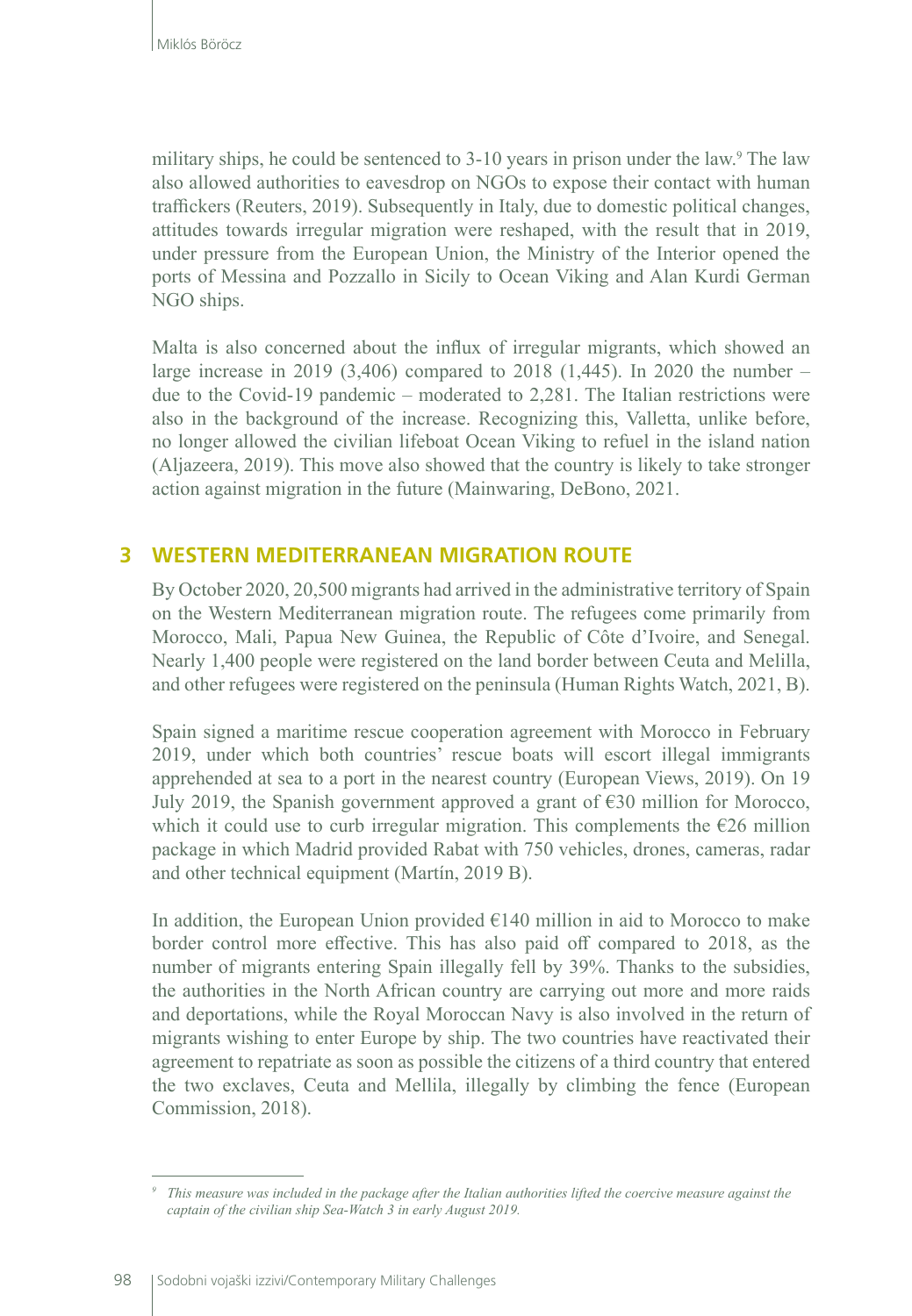This move has been urged by Madrid simply because, according to IOM research, barely half of the migrants arriving in Spain remain in the country, with the rest considering France as their destination. At the same time, the international organization believes that tougher action also carries a danger, as migrants are forced to find more dangerous ways to enter Europe (Martín, 2019, A).

In Spain, however, significant changes also took place in the areas of migration and the fight against irregular migration under the Spanish Socialist Workers Party's governance between 2019 and 2020. According to the new cabinet, the rights of people climbing over the fence are limited by the fact that they are physicly injured by the barbed wire fence. In addition, the new government's Minister for Social Security and Migration, Josè Luis Escrivá, told a roundtable discussion at the OECD Country Forum in 2019 that Spain will need 8-9 million new workers over the next thirty years. He considers acceptance by society necessary in order to prevent a huge shortage of people in the labour market, as has happened in Japan due to the aging of the country's society. According to some analyses (Hooper, 2019) the unemployment rate of migrants arriving in Spain is 15% higher than that of the indigenous population, so in 30 years not only lower but 2.5% higher unemployment figures are expected.

## **4 RISKS OF THE LACK OF INTEGRATION**

The current European migration and social policy could pose a serious terrorist risk, not primarily to the present but to the future. What is meant here is mainly that second and third generation radicals, who are still causing daily trouble (Haider, 2015) will again be produced by society (Kymlicka, 2010). Immigrants and their descendants, whose number is now more than a million, will not always be satisfied with what Europe has to offer them. They will not be satisfied with their income from work, as human traffickers have fed them with false illusions (Holtgraves, 2012). This could be exacerbated by the relocation of European factories to the east, which, like in France (Aubert & Sillard, 2005), could lead to unemployment. Due to the segregation they face and lack of integration (Brommer, 2016), these people will drift farther and farther away from the majority of society, making them easily radicalized (Wattels, 2018). Some will only require a small push to commit acts similar to the terrorist attack in Brussels in 2016.

This is also supported by the analysis of the Migration Research Institute (Vargha, 2019) which stated that one of the most credible guidelines for integration is the employment rate of people from third-country nationals. Examining this, it can be stated that the indicators are significantly below the average (according to the survey, for example, the employment of Iraqi men in the year of arrival was 70% lower than that of Finnish men of the same age; 10 years later the difference is still 48%).

Islamic State has brought a significant change in the morphology of terrorism, which has been another milestone after Al Qaeda, an organization that globalized terrorism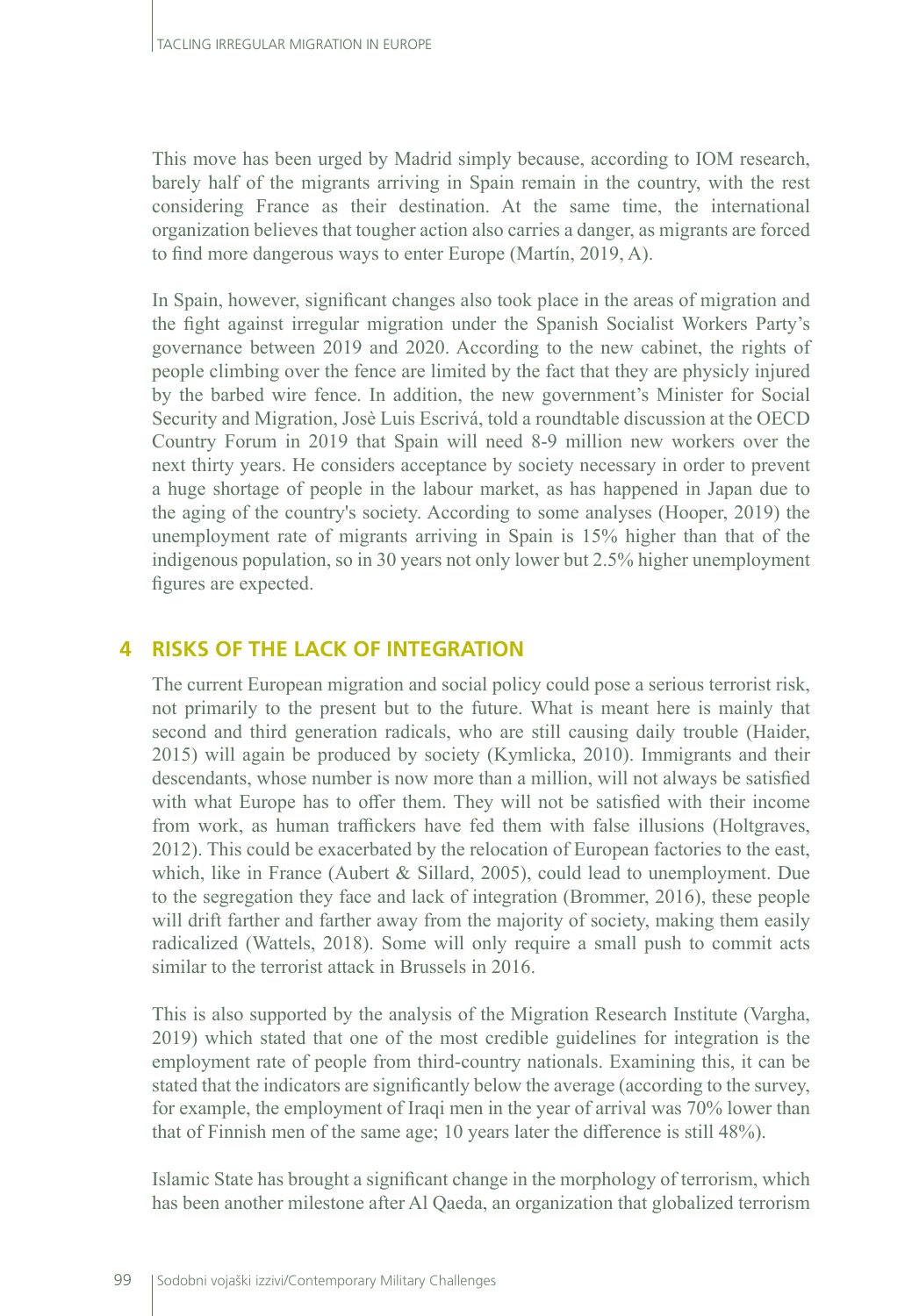and posed a greater threat, as it was previously a regional challenge. While Al Qaeda has led large-scale, precisely planned actions against Western targets that require huge attention and organizing skills, IS has simplified the attacks that could be linked to it. Thus, instead of hijackings – except in one or two cases – and the use of bombs, it has encouraged its adherents to acts committed with stabbing and cutting tools, firearms and transport vehicles.<sup>10</sup> While Al Qaeda sent or built terrorist cells, IS targeted easily radicalized, mostly second and third generation Muslims who were already living in the country they wanted to attack. These people have good local knowledge, contact systems, and travel opportunities (Besenyő, 2017).

However, the terrorist attack in Paris on 13 November 2015 also drew concern that there has been a change in the status of the perpetrators. According to the results of our previous research, only one of the 56 perpetrators of the terrorist attacks against the "West" was an irregular migrant, while two perpetrators were third-country nationals who were not legally resident during the Paris assassination (Böröcz, 2016).

This trend is further reinforced by the terrorist attacks in Brussels on 22 March 2016, where, in addition to perpetrators who were European citizens with migrant ancestry, foreign fighters also took part in the assassination, taking advantage of the migrant crisis. They were transported by Salah Abdeslam from Budapest to Western Europe.

In view of the above, it would be useful to set up an appropriate system which, on the one hand, provides adequate procedural guarantees for international protection for third-country nationals and, on the other, provides the authorities with the appropriate means to take action against abusers if necessary. Registers of countries of origin, including photographic and biometric data where possible, should be created, making them available to host countries, and developing an appropriate repatriation system. It would also be useful to develop a procedure that would start outside Europe. We should create a dignified environment throughout the whole process for migrants. In order to curb abuses and corruption, law enforcement forces should be subject to continuous and international scrutiny. It would be important to properly prepare migrants, which would require respect for the achievements of the citizens, cultures, religious freedom and democracy in host countries. It should also be possible to withdraw previous benefits from offenders, for example, legal residence permits. However, this is not possible in the absence of, among other things, a common legal basis supported by the Member States without exception.

Improper management of irregular migration will be a major concern for Europe in the future, an idea we have already set out in several studies. Lack of employment will result in financial backwardness for newcomers, leading to segregation, which reinforces the hopelessness of micro-communities. One of the best recruitment bases, according to the current trend of modern terrorism, is a multi-generational immigrant **Conclusion** 

*<sup>10</sup> Conference on Current Challenges in Counter-Terrorism, Israel Ministry of Foreign Affairs, Jerusalem, 2016.*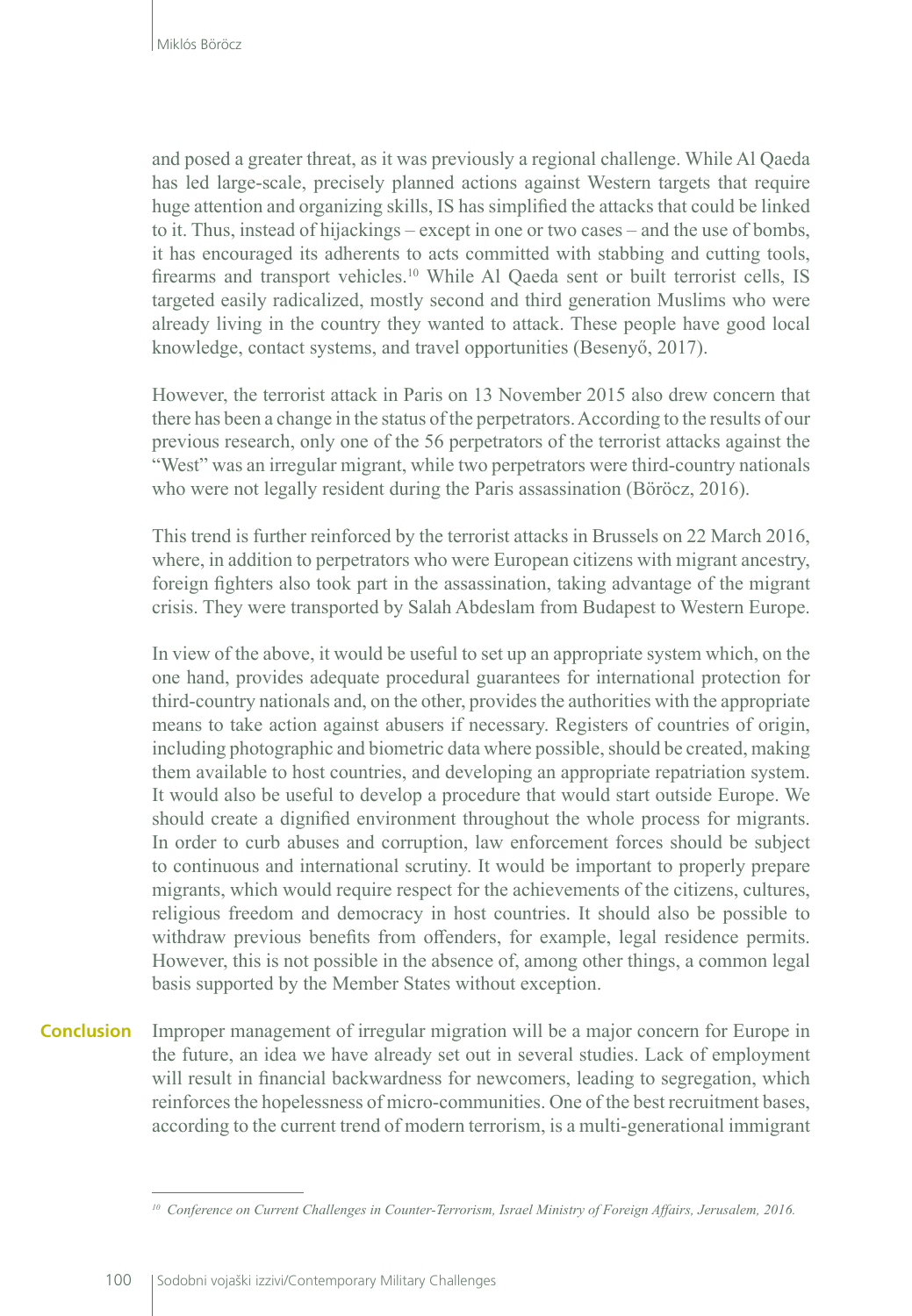of Muslim descent living with a sense of rootlessness and unable to integrate into the majority society.

Effective control and management of external borders is an effective tool for curbing irregular migration and the human trafficking, prostitution and terrorism based on it. However, a high degree of respect for human rights, which sometimes seems excessive, may counteract this precautionary measure.

An important factor is that in several Member States, political forces have turned this into a domestic political issue. They did so because, in the run-up to the elections, they could also claim the votes of Muslim minorities with the right to vote, thus securing their victory. The issue can also be ideologized, as a number of studies have concluded that an aging Europe and the resulting future labour shortages will become unmanageable, as by 2050 it will have reached 15%. Experts have suggested the introduction of flexible forms of employment to solve this problem. In contrast, some Member States' policies seek to counteract this economic risk with foreign nationals.

My view is reinforced by the statement of Fabercie Leggeri, Director of FRONTEX. This expert believes that if the European Commission could conclude an agreement with the countries of the region, especially with regard to Libya, and build a new base, as in Albania, it could extend its mission to another continent in the Mediterranean. To do this, we must first create stability in civil war affected Lybia. The new FRONTEX centre could only be effective with the support of a strong local Coast Guard. The Agency intends to provide assistance not only in border protection, but also in border management, increasing the number of FRONTEX personnel from 1,500 to 10,000, while also trying to modernize border control capacities as planned (Bewarder, 2019).

In addition to the current immigration policy, I believe that there is a lack of appropriate state level actions to improve the integration of individuals, even by introducing various programmes with the involvement of society. The preparation, elaboration and introduction of these, which could steer the current bad trend in a new direction, are also invisible.

What has been explained above shows how much of a security risk is posed by irregular migration, and also that the community will have to work with this modern social phenomenon for many years to come

.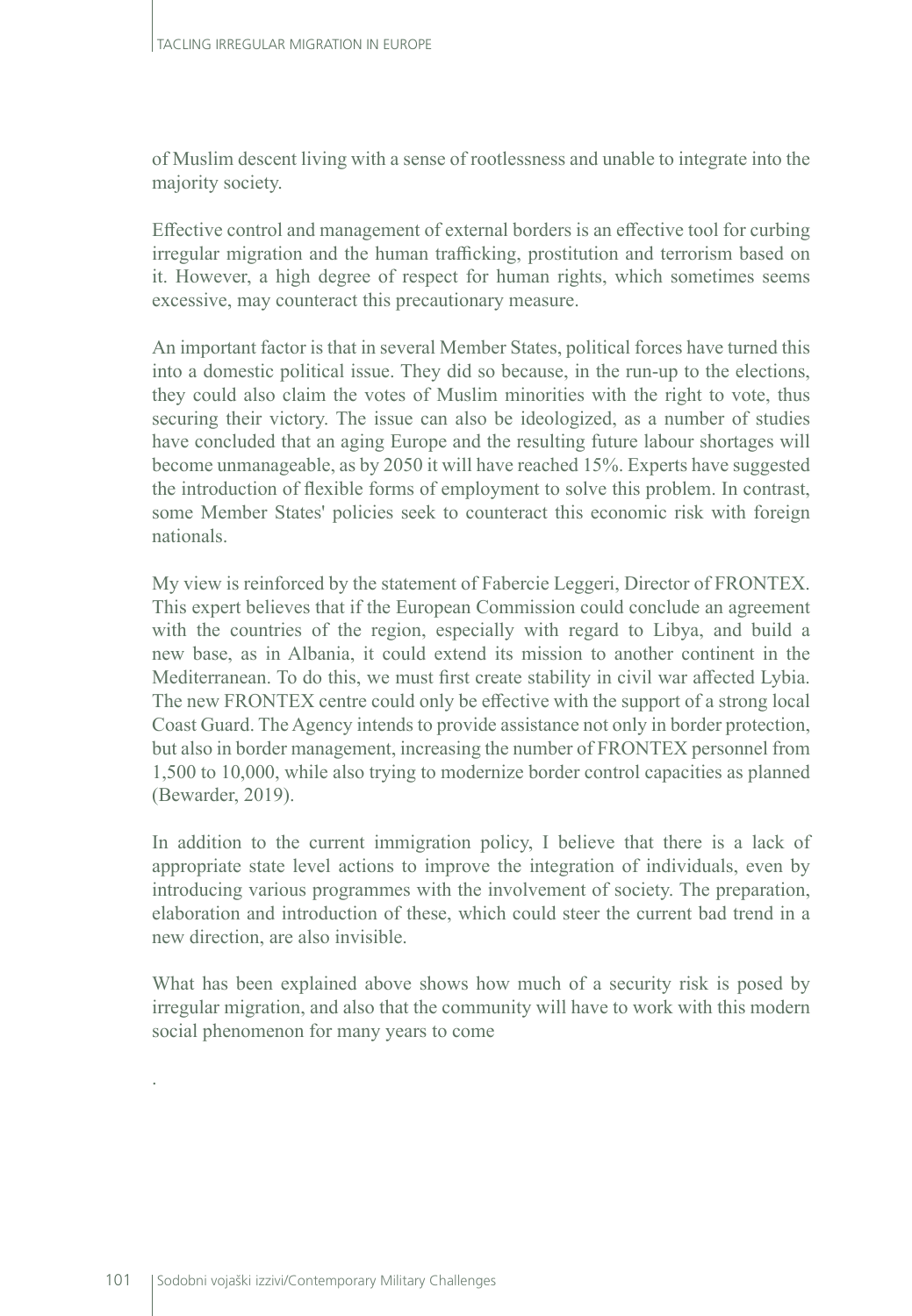### **Bibliography**

- *1. Asylum Information Database, 2019. Country Report: Cyprus. https://asylumineurope. org/wp-content/uploads/2020/04/report-download\_aida\_cy\_2019update.pdf.*
- *2. Asylum Information Database: Country Report: Cyprus, 2020. https://asylumineurope. org/wp-content/uploads/2021/04/AIDA-CY\_2020update.pdf.*
- *3. Aubert, P., Sillard, P., 2005. Offshoring and job losses in French industry, INSEE, November 2005. Conference: WORKSHOP ON THE GLOBALISATION OF PRODUCTION, 15-16/11/2005At: OECD, Paris (La Muette).*
- *4. Berkhout, E., Berg, E., 2010. Bridging the Gap. International database on employment and adaptable labour, Amsterdam.*
- *5. Besenyő, J., 2016. The Islamic State and its human trafficking practice, Bucharest: Strategic Impact: 60:3; pp 15–21. http://real.mtak.hu/83721/1/the\_islamic\_state\_and\_its\_ human\_trafficking\_practice.pdf.*
- *6. Besenyő, J., 2017. Low-cost attacks, unnoticeable plots? Overview of the economical character of current terrorism, Bucharest: Strategic Impact, 62:1, pp 83–100. http://real. mtak.hu/83718/1/low\_cost\_attacks\_unnoticeable\_plots\_overview\_on\_the\_economical\_ character\_of\_current\_terrorism.pdf.*
- *7. Bewarder, M. Die EU wird Jahrzehnte unter Druck bleiben, 2019. https://www.welt.de/ politik/ausland/plus194980355/Frontex-Direktor-Leggeri-Die-EU-wird-Jahrzehnte-unter-Druck-bleiben.html.*
- *8. Böröcz, M., 2016. The terror risk of the migration crises, Terror and Response, Budapest: Counter Terrorism Centre (Hungary) 2016/2. Vol 6/1. http://www.tek.gov.hu/ tt\_pdf/5.%20%C3%A9vfolyam%202.%20sz%C3%A1m.pdf.*
- *9. Bosnian Presidency Chairman rejects plan to send army to eastern border, N1 Sarajevo, 11. 6. 2019. http://rs.n1info.com/English/NEWS/a491088/Bosnian-Serb-Chairman-of-BH-Presidency-refuses-to-send-army-to-the-eastern-borders.html, 29. 8. 2019.*
- *10. Brommer, V., 2016. Analyzing the Growing Islamic Radicalization in France, University of Mississippi. Sally McDonnell Barksdale Honors College. https://egrove.olemiss.edu/cgi/ viewcontent.cgi?article=1933&context=hon\_thesis.*
- *11. Brožič, L., 2020. Migration to the Republic of Slovenia as »A First Step« into the European Union. Sociology and Anthropology. Vol. 8, May 2020, pp 72–81. 10.13189/ sa.2020.080303. https://www.hrpub.org/download/20200430/SA3-19614580.pdf.*
- *12. Croatia installing fence on borders with Bosnia, N1 Sarajevo, 11. 6. 2019. http:// ba.n1info.com/English/NEWS/a349625/Croatia-installing-fence-on-borders-with-Bosnia. html.*
- *13. Cusumano, E., Villa, M., 2019. Sea rescue NGOs: a pull factor of irregular migration?, Policy Briefs, 2019/22, Migration Policy Centre Retrieved from Cadmus, European University Institute Research Repository. http://hdl.handle.net/1814/65024.*
- *14. Dikov, I., 2019. Spain Strikes Deal with Morocco to Hand It Migrants Rescued at Sea. https://www.european-views.com/2019/02/spain-strikes-deal-with-morocco-to-hand-itmigrants-rescued-at-sea/.*
- *15. European Commission, 2018. EU Trust Fund for Africa: new actions adopted to support vulnerable migrants, foster socio-economic development and improve border management in North of Africa, Press Release, Brussels. https://ec.europa.eu/commission/presscorner/ detail/en/IP\_18\_6793.*
- *16. EUROPEAN COURT OF HUMAN RIGHTS: ECHR 090, 2017. 14. 3. 2017, Borderzone detention of two asylum-seekers was unlawful and their removal from Hungary to Serbia exposed them to the risk of inhuman and degrading reception conditions in Greece. European Commission, 2020. Study on the Economic, Social and Human Costs of Trafficking in Human Beings within the EU, Luxembourg. http://doi:10.2837/3428.*
- *17. Fire at Bosnia migrant camp injures 29, Euronews/Reuters, 1. 6. 2019. https://www. euronews.com/2019/06/01/fire-at-bosnia-migrant-camp-injures-29, 23. 5. 2019.*
- *18. FRONTEX, Western Balkans, Quarterly, Q4.*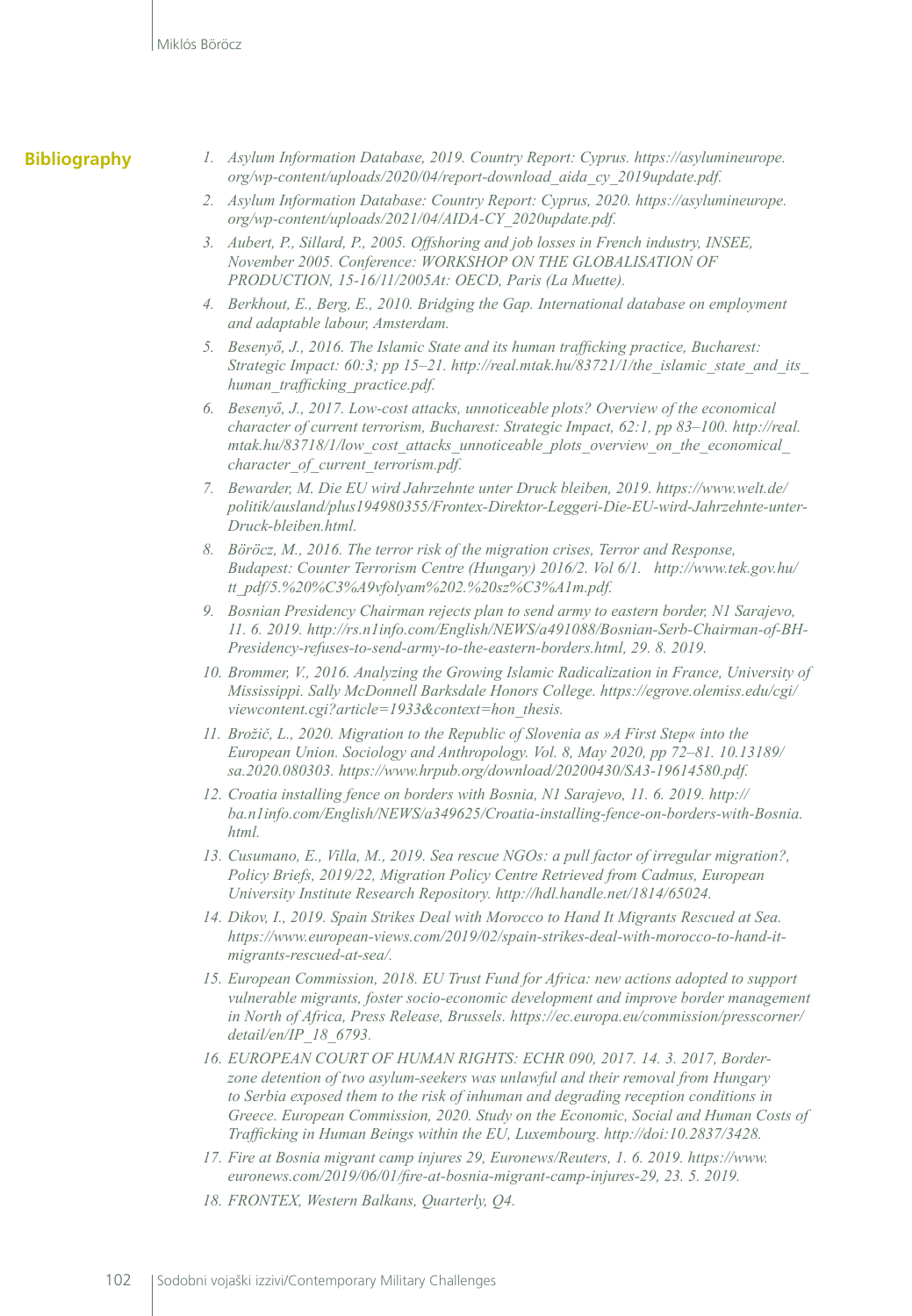- *19. Garb, M., 2018. Coping with the refugee and migrant crisis in Slovenia: the role of the military, Defense & Security Analysis, 34:1, pp 3-15, DOI: 10.1080/14751798.2018.1421400.*
- *20. Haider, H., 2015. Radicalisation of diaspora communities, Applied Knowledge Services, 16. 1. 2015. http://gsdrc.org/docs/open/hdq1187.pdf.*
- *21. Hautzinger, Z., 2018. Migration and the criminal appearance of foreigners, Pécs: AndAnn Kft. Pécs, pp 20.*
- *22. Holtgraves, L., 2012. The Roots of Radicalization and Home-grown Terrorism Amongst Second and Third Generation Immigrants in Europe, North Carolina: University of North Carolina, https://cdr.lib.unc.edu/concern/dissertations/m613mz09x.*
- *23. Hooper, K., 2019. Spain's Labor Migration Policies in the Aftermath of Economic Crisis. Migration Policy Institute. https://www.migrationpolicy.org/research/spain-labormigration-aftermath-economic-crisis.*
- *24. Human Rights Watch: World Report 2021, A. https://www.hrw.org/world-report/2021/ country-chapters/italy.*
- *25. Human Rights Watch: World Report 2021, B. https://www.hrw.org/world-report/2021/ country-chapters/spain.*
- *26. Idemudia, E., Boehnke, K., 2020. Patterns and Current Trends in African Migration to Europe, In: Psychosocial Experiences of African Migrants in Six European Countries. Social Indicators Research Series, Vol 81. Springer, Cham. https://doi.org/10.1007/978-3- 030-48347-0\_2.*
- *27. In-cyprus: A fence in Astromeritis to keep migrants out, 2021. https://in-cyprus.philenews. com/a-fence-in-astromeritis-to-keep-migrants-out-photos/.*
- *28. Italian government wins confidence vote on decree targeting migrant rescue ships, Reuters, 5. 8. 2019. https://www.reuters.com/article/us-italy-politics-migrantsidUSKCN1UV21Y, 23. 5. 2019.*
- *29. Kymlicka, W., 2010. The rise and fall of multiculturalism? New debates on inclusion and accommodation in diverse societies, International Social Science Journal, Volume 61, Issue 199, March 2010. pp 97–112. https://doi.org/10.1111/j.1468-2451.2010.01750.x.*
- *30. Lj. Spasov, A., 2016. Macedonian perspective on the migration crisis, EU Forum – Migration, Clingendael, Netherlands Institute of Internal Relations. https://www. clingendael.org/publication/macedonian-perspective-migration-crisis.*
- *31. Lučka, D., Čekrlija, S., 2020. Refugees and migrants in the triangle of Bosnia and Herzegovina, Croatia and Serbia. Democracy and Human Rights. http://library.fes.de/ pdf-files/bueros/sarajevo/16597.pdf.*
- *32. Mahoudeau, C., 2019. Ocean Viking migrant rescue ship 'not allowed' to refuel in Malta. https://www.aljazeera.com/news/2019/8/8/ocean-viking-migrant-rescue-ship-not-allowedto-refuel-in-malta, 8. 8. 2019.*
- *33. Mainwaring, Ċ., DeBono, D., 2021. Criminalizing solidarity: search and rescue in a neo-colonial sea. Environment and Planning C: Politics and Space. DOI: 10.1177/2399654420979314.*
- *34. Martín, M., 2019 (B). Spain will give Morocco €30 million to curb irregular immigration. https://english.elpais.com/elpais/2019/07/19/inenglish/1563521682\_999175.html.*
- *35. Martín, M., 2019 (A). Irregular migrant arrivals in Spain fall by 39 %, https://english. elpais.com/elpais/2019/08/16/inenglish/1565939861\_569323.html.*
- *36. Migration data portal, Total number of international migrants at mid-year, 2019. https:// migrationdataportal.org/data?i=stock\_abs\_&t=2017, 25. 7. 2019.*
- *37. More Than 3100 Migrants Died Crossing Mediterranean In 2017. NPR. https://www. npr.org/sections/thetwo-way/2018/01/06/576223035/more-than-3-100-migrants-diedcrossing-mediterranean-in-2017?t=1608458227971, 7. 8. 2019.*